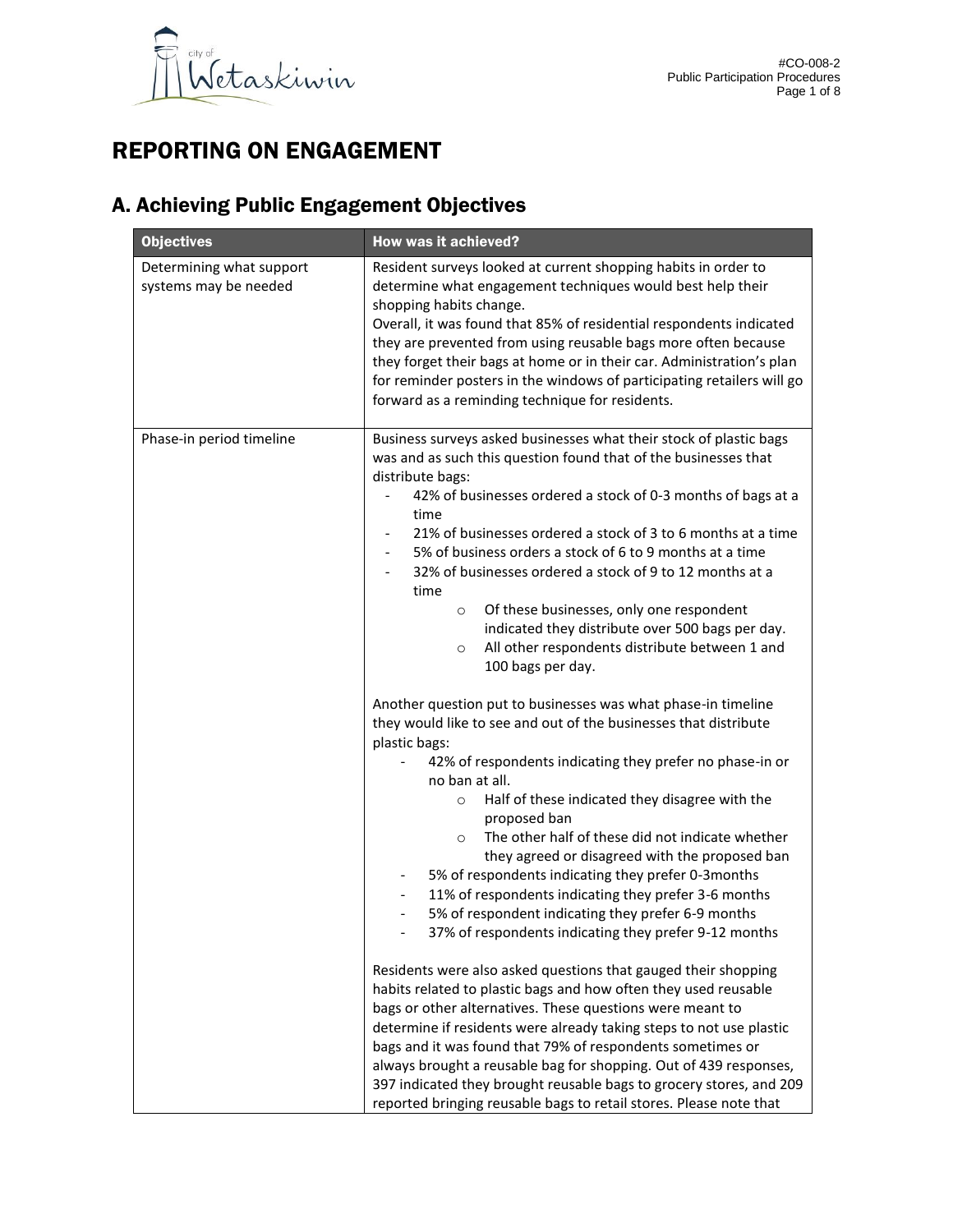

|                                                                            | the respondents were able to check off both options and this<br>accounts for the number of answers not adding up to the number<br>of total responses for the question.                                                                                                                                                                                                                                                                                                                                                                                                                                                                                           |
|----------------------------------------------------------------------------|------------------------------------------------------------------------------------------------------------------------------------------------------------------------------------------------------------------------------------------------------------------------------------------------------------------------------------------------------------------------------------------------------------------------------------------------------------------------------------------------------------------------------------------------------------------------------------------------------------------------------------------------------------------|
| Level of Understanding of Effects<br>of Plastic Bags on the<br>environment | Survey questions regarding understanding of the effects of plastic<br>bags on the environment were left out to keep the survey short. It<br>was further determined that this objective would be altered from<br>"determining a level of understanding of effects of plastic bags on<br>the environment" to "establishing a level of understanding of<br>effects of plastic bags on the environment" which will be achieved<br>through public education during phase two of this engagement plan<br>once the bylaw has been passed.                                                                                                                               |
| <b>Community Support</b>                                                   | Both the resident and business surveys asked respondents what<br>their support of the ban was.<br><b>Business survey:</b><br>28% of respondents indicated they agree with the<br>proposed ban<br>20% of respondents somewhat agree<br>14% of respondents somewhat disagree<br>$\overline{\phantom{0}}$<br>38% of respondents disagree<br>Resident survey:<br>40% of respondents indicated they agree with the<br>proposed ban<br>26% of respondents indicated they somewhat agree with<br>the proposed ban<br>9% of respondents indicated they somewhat disagree with<br>the proposed ban<br>25% of respondents indicated they disagree with the<br>proposed ban |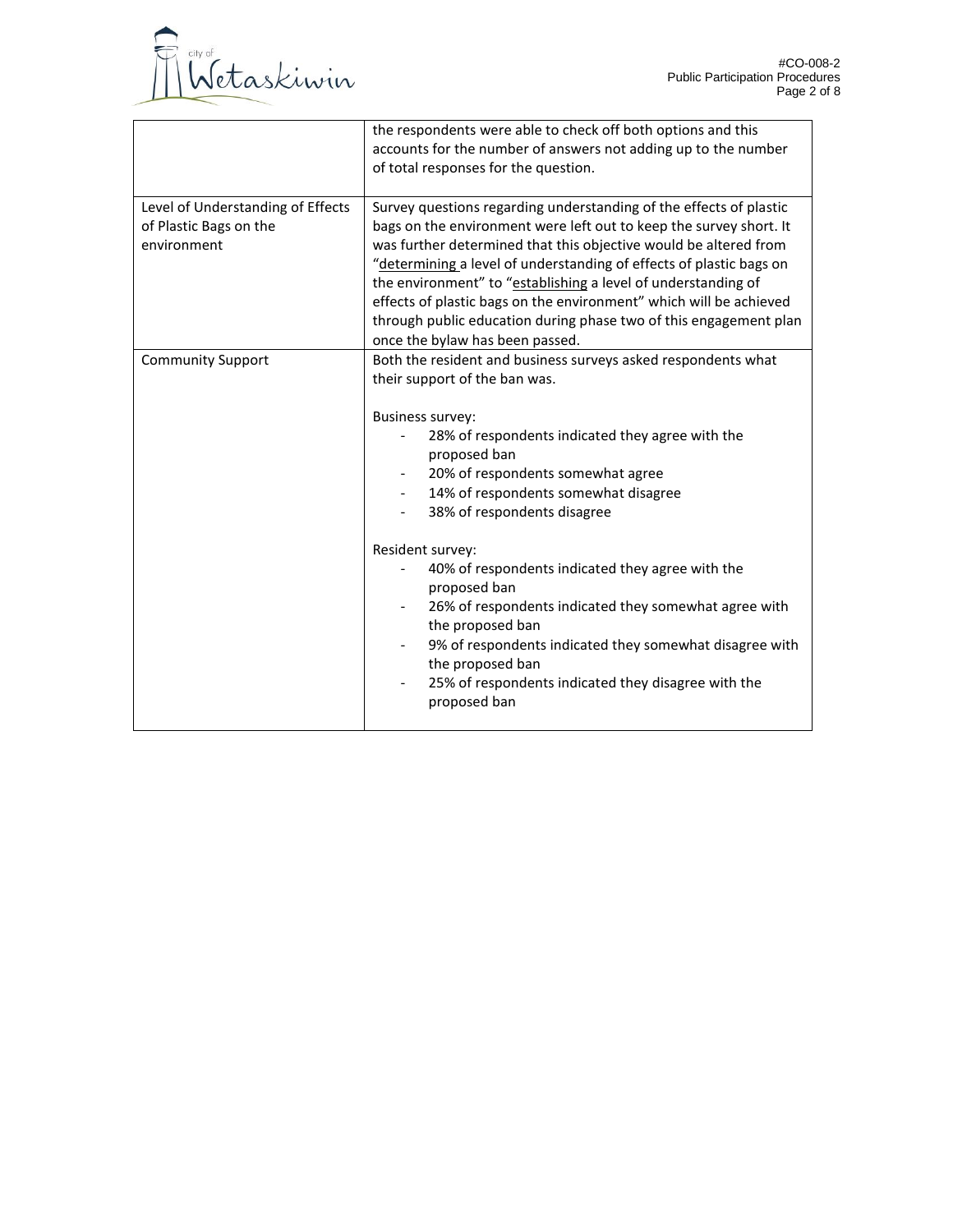

# B. Results and Responses

### Resident Survey

How many people live in the household?

| л<br>. –<br>$ -$               | --<br>ັ<br>- | Jver                  |
|--------------------------------|--------------|-----------------------|
| $\sim$ $\sim$ $\sim$<br>ـ ا ـا | 185          | $\overline{ }$<br>-10 |

Do you take or buy plastic bags offered to you at the checkout?

| Always | .722<br>umes:<br>__ | Never<br>$-$<br>____    | Never<br>____ |
|--------|---------------------|-------------------------|---------------|
| 85     | ววด<br>درے          | $\mathbf{\hat{}}$<br>ᅩJ | -4            |

#### How many plastic bags do you use per shopping trip?

|    | ÷۵<br>⊥ ເບ ບ | -<br>$+ \circ$<br>ιυ<br>. . | 8 to 10      | $\Delta$<br>Over<br>τn |
|----|--------------|-----------------------------|--------------|------------------------|
| 54 | つちち<br>ررے   | $-11$<br>114                | $\sim$<br>دے |                        |

#### What do you do with the bags after using them?

| Throw them out | Recycle them | Reuse them | Other |
|----------------|--------------|------------|-------|
| 1 O<br>ŦΟ      | n,<br>ပ⊥     | 366        |       |

#### How often do you bring your reusable bags when shopping?

| . .<br>Always | Sometimes | Almost Never | Never |
|---------------|-----------|--------------|-------|
| 141           | 228       | 68           | 45    |

### What prevents you from using reusable bags more often?

| Forget them | Don't own any | Prefer plastic | Other |
|-------------|---------------|----------------|-------|
| 370         | $\sim$        | $\sim$         | ~~    |
|             | ᅩ             |                | ےر    |

#### Do you take reusable bags to:

| <b>Grocery Store</b> | Retail store | Other |
|----------------------|--------------|-------|
| 397                  | 209          |       |

Have you ever used anything other than a reusable bag for purchases? Please list:

| ∽<br>$-$<br>box<br>DOdi<br>я<br>--<br>___ | ™ote<br>- - - | DΙ<br>box<br>----<br>™iastic<br>___ | Other<br>___ |
|-------------------------------------------|---------------|-------------------------------------|--------------|
| QF<br>-                                   | c<br>ΤO       | $\sim$<br>ᆠ                         | - -<br>ы     |

#### Do you purchase bulk garbage bags or dog waste bags?

| Always    | iometimes | . Never<br>Imost<br>−… | Never<br>____ |
|-----------|-----------|------------------------|---------------|
| 22<br>220 | 144       | --<br>ں ب              | --<br>--      |

Overall, I agree that the City should ban plastic bags to reduce waste entering the landfill and environment.

| Agree | Somewhat agree | Somewhat disagree | <b>Disagree</b> |
|-------|----------------|-------------------|-----------------|
| 193   | วย<br>⊥∠⊃      | 44                | .11<br>ᆂᆂ       |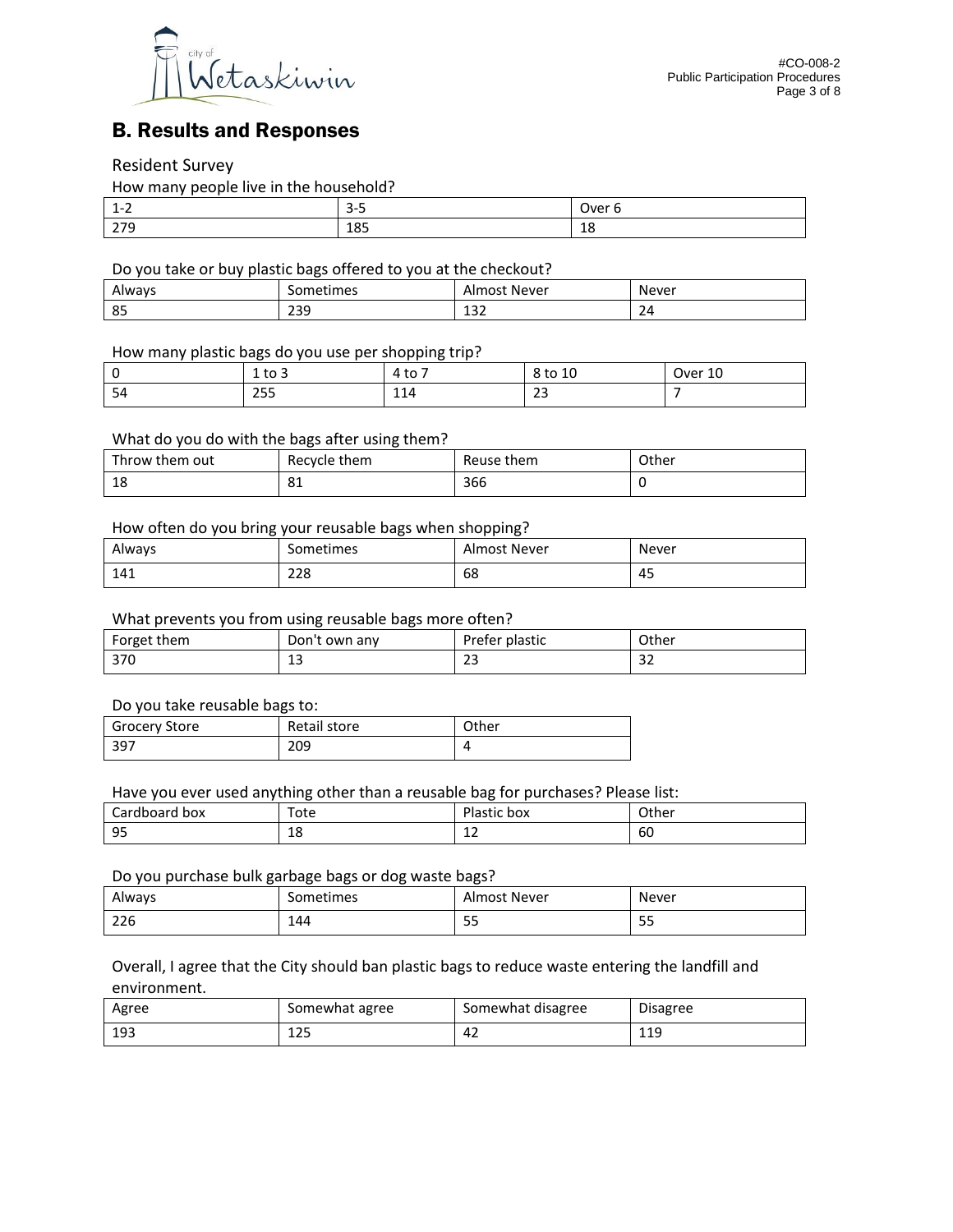

## Business Survey

\*There were 12 respondents who indicated they did not distribute plastic bags. As such, for some questions two sets of data are presented below to account for this. All other data from questions is from all respondents, including those that do not distribute plastic bags.

#### How many people does your business employ?

| $1$ to 5                           | 6 to 15 | 16 to 25 | over 25 |
|------------------------------------|---------|----------|---------|
| $\sim$<br>$\overline{\phantom{a}}$ |         | -        |         |

### Does your business give out or sell plastic bags for any use?

| res | No |
|-----|----|
| 23  |    |

Approximately how many checkout bags does your business distribute daily?

|              | 1 to 100  | $\sim$ $\sim$ $\sim$<br>$\sim$<br>101-250 | 251-500 | <b>Over 500</b> |
|--------------|-----------|-------------------------------------------|---------|-----------------|
| $\sim$<br>-- | . .<br>سە |                                           | -       |                 |

#### Do customers bring in reusable bags?

| Always | Sometimes    | Almost Never | Never |
|--------|--------------|--------------|-------|
|        | $\sim$<br>ᅩᄼ |              | 14    |

#### Results from Businesses distributing plastic checkout bags

| Always | $\cdot$ .<br>Sometimes | Almost Never | Never |
|--------|------------------------|--------------|-------|
|        |                        |              |       |

#### What types of bags does your business distribute?

| Plastic  | Paper | Other |
|----------|-------|-------|
| 10<br>⊥ບ | 4     | -     |

#### How many plastic checkout bags does your business order at a time?

| l 0 to 3 months | 3 to 6 months | 6 to 9 months | 9 months to 12 months |
|-----------------|---------------|---------------|-----------------------|
|                 |               | -             |                       |

#### Does your business accept plastic bags for recycling?

| Yes | No |
|-----|----|
|     | 2C |

#### Does your business sell reusable bags?

| 'es | טויו |
|-----|------|
| -   | --   |

#### What are they typically made of?

| Plastic | Cloth  | Other |
|---------|--------|-------|
|         | Ω<br>پ |       |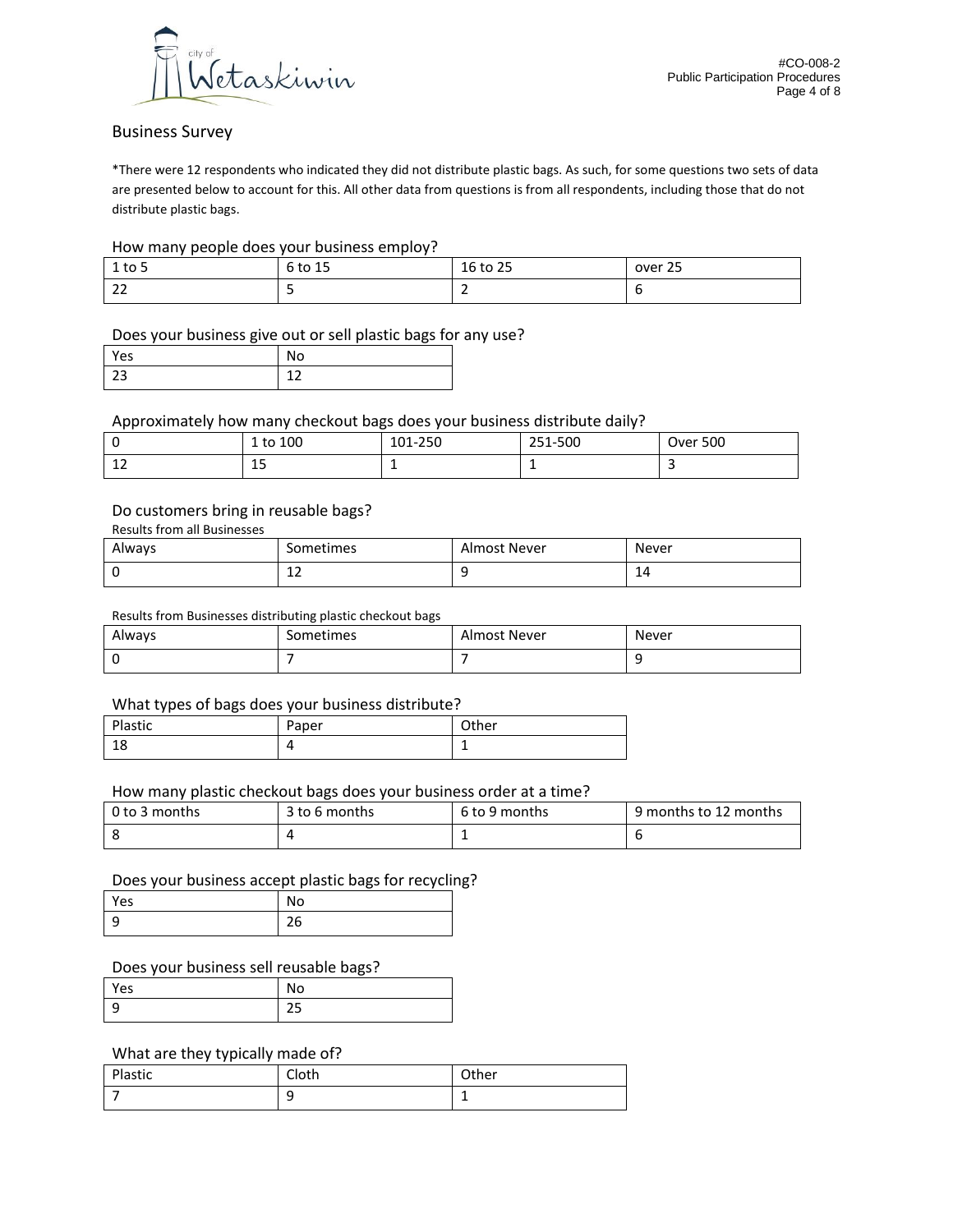

How long of a phase-in period would you like to see?

| <b>Results from all Businesses</b> |  |
|------------------------------------|--|
|------------------------------------|--|

| No phase-in/no ban | 0 to 3 months | 3 to 6 months | 6 to 9 months | 9 to 12 months |
|--------------------|---------------|---------------|---------------|----------------|
| 10                 |               |               |               |                |

#### Results from Businesses distributing plastic checkout bags

| No phase-in/no ban | 0 to 3 months | 3 to 6 months | 6 to 9 months | 9 to 12 months |
|--------------------|---------------|---------------|---------------|----------------|
|                    |               |               |               |                |

Would your business put a reminder poster, provided free by the City of Wetaskiwin, in the window of your business?

Results from all Businesses

| Yes |  |
|-----|--|
|     |  |

Results from Businesses distributing plastic checkout bags

| 'es | . JU . |
|-----|--------|
|     | ٮ      |

Overall, I agree that the City should ban plastic bags to reduce waste entering the landfill and environment.

Results from all Businesses

| Agree | Somewhat agree | Somewhat disagree | <b>Disagree</b> |
|-------|----------------|-------------------|-----------------|
|       |                |                   | --              |

Results from Businesses distributing plastic checkout bags

| Agree | Somewhat agree | Somewhat disagree | <b>Disagree</b> |
|-------|----------------|-------------------|-----------------|
|       |                |                   | <b>. .</b>      |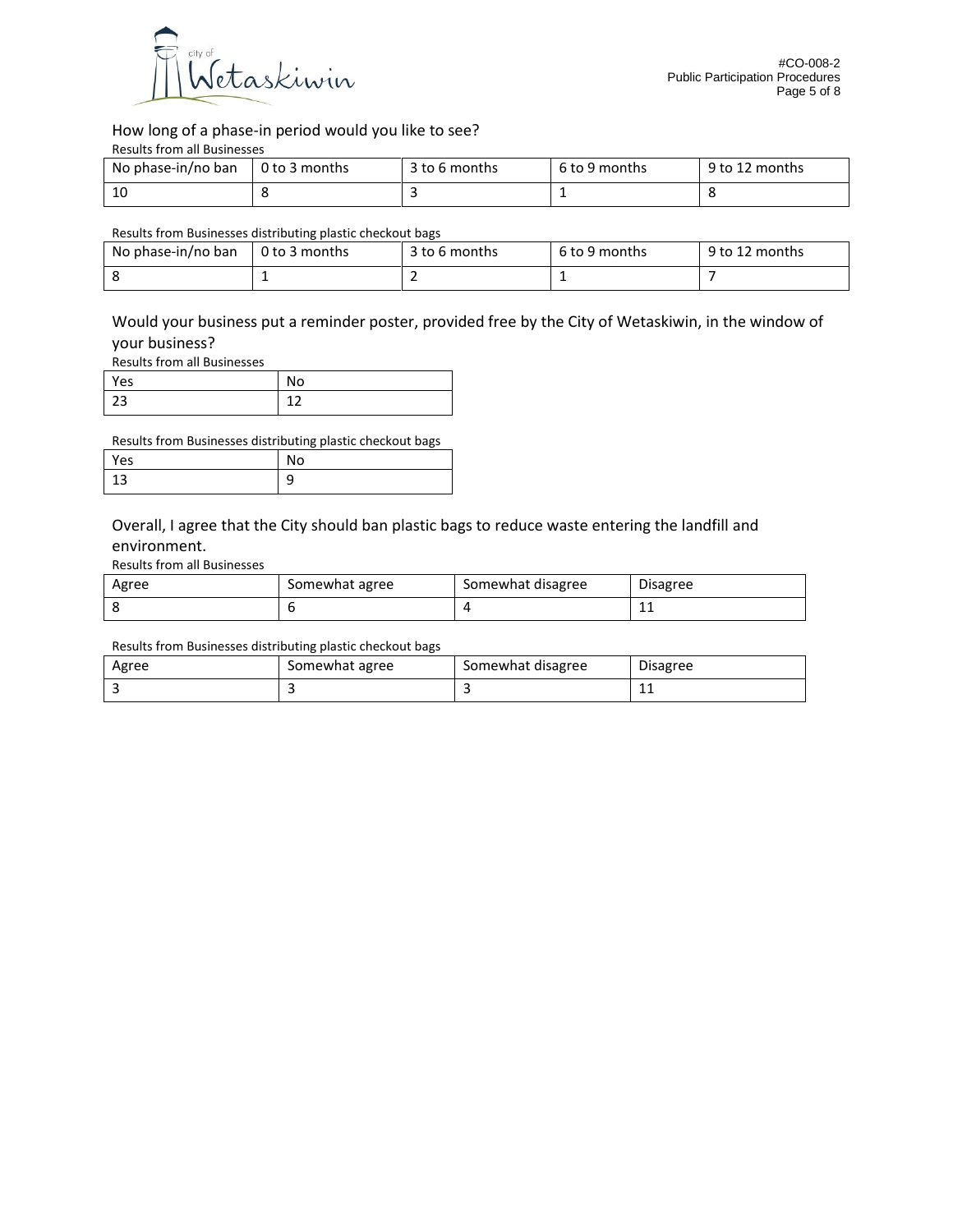

# C. Discussion and Conclusion

Overall, residents are currently more pre-disposed to take plastic checkout bags then not. However, 77% of respondents have indicated that they sometimes or almost never accept plastic bags at the checkout which indicates that residents have already started to form plastic-free shopping habits and may get into the habit of not using plastic checkout bags more and more. 5% of respondents indicated they never take the plastic bags offered to them at the checkout and a further 18% of respondents indicated they always accept the bags offered to them. Conversely, 29% and 47% of respondents indicated they always or sometimes, respectively, bring their reusable bag(s) shopping which again shows that residents are already making efforts to not use plastic. A further 38% reported using containers others than reusable bags for their purchases such as cardboard boxes when supplied by the store, totes, or plastic crates meant for purchases.

In asking residents what prevents them from using reusable bags more often, 85% of respondents indicated they forget their bags at home or in their vehicle. 3% indicated they didn't own any reusable bags, and 5% indicated they prefer plastic. A further 7% of respondents indicated they did not find reusable bags sanitary for food, especially meat, milk, and other leaky items. Some also indicated they take breaks from using their own bags to re-stock on plastic bags for their garbages. Others expressed that bringing their own bag was inconvenient.

These surveys' questions have shown that while residents are not bringing reusable bags or using alternatives to plastic bags more often than using plastic, they are starting to change their habits. The biggest block to residents using less plastic is that they forget bags or they prefer plastic bags for a variety of reasons. Phase two of the engagement plan will take these factors into consideration by taking a strong stance to remind residents to bring their bags or other reusable containers. The second phase of the engagement plan will also take into consideration a need to educate residents on washing and cleaning reusable bags and containers.

Responses also showed that while some residents depend on plastic checkout bags for their garbage bins and dog waste, 47% of respondents indicated they always purchase garbage bags or dog waste bags and 30% indicated they sometimes purchase garbage bags and dog waste bags. This data shows that the majority of people do not depend on plastic checkout bags for trash and dog waste.

Overall, 66% of respondents agreed or somewhat agreed that the City should ban plastic checkout bags while the remaining 34% disagreed or somewhat disagreed with the proposed ban. Some respondents who disagreed, somewhat disagreed, or somewhat agreed also commented on the survey that they felt the City should be exploring other environmentally friendly initiatives instead of a ban or that they felt differently about different types of plastic bags. The survey has shown that there is support for the proposed ban but that there is room for more buy-in from residents. Phase two of the engagement plan will seek to educate residents on the effects of plastic bags on the environment and on alternatives for shopping.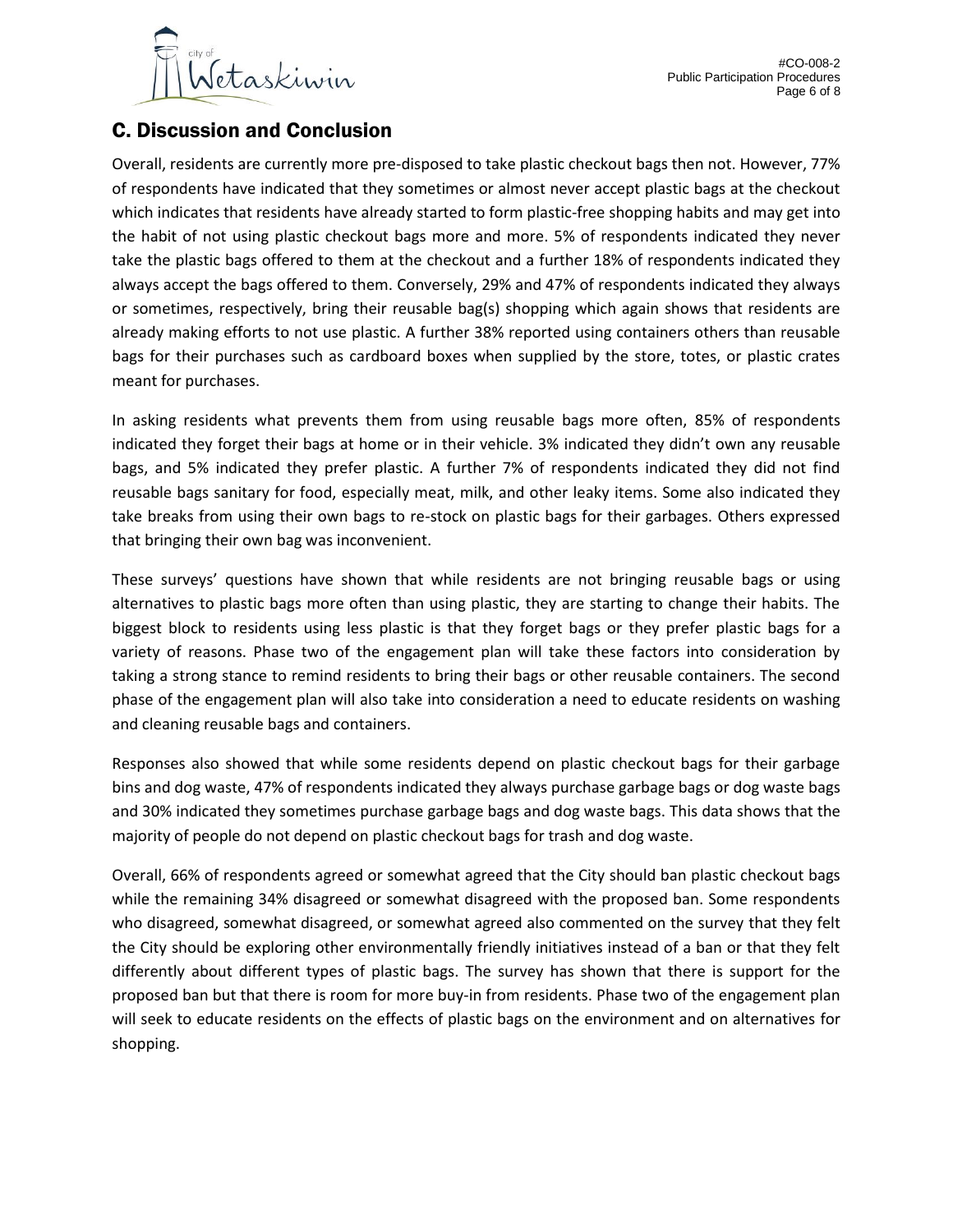

Regarding the business response, 12 out of 35 respondents indicated they did not distribute plastic checkout bags at their businesses, and as such an additional set of data is provided above for some of the survey questions to illustrate how the 12 respondents affect the data. The survey asked businesses if they provide plastic bags as a way to determine if the business will be affected by the proposed plastic checkout bag ban. In conjunction with this question, businesses were also asked whether customers brought in their own bags. Out of the 12 respondents who do not provide bags, five respondents indicated customers sometimes or almost never bring in their own bags with the remaining seven respondents indicated customers never bring in their own bag. This data suggests that these businesses may not be greatly affected by the proposed ban since the business and the customer do not demonstrates a need for checkout bags.

Of the businesses that do provide bags to their customers, 30.5% of customers sometimes bring bags, as well as 30.5% who almost never bring bags, and 39% never bring bags. This data suggests, much like the residential data, that shoppers are slowly getting into the habit of bringing their own bags shopping.

The majority, at 78% of businesses reported they distributed plastic bags with 18% of businesses reporting they distribute paper bags and a further 4% of respondents reporting they distribute both paper and plastic bags. This data suggests that while there are some businesses that have moved away from plastic bags, they may have done so because they sell small items or that they use paper as a style choice for checkout bags and it may not be due to a green shift for the business. However, with the data available it is difficult to speculate.

As discussed in Section A, the largest concentration of respondents at 42% order a stock of 0-3 months of bags with the next largest concentration at 32% of those who order 9 to 12 months' worth of checkout bag stock at a time. The remaining 26% of respondents order between 3 and 9 months' worth of stock at once. This data is significant because it demonstrates that if there is a 6 month phase-in period put in place, once the phase-in is over, these businesses may still have some stock of their checkout bags left over.

These sentiments may be echoed in the preferred phase-in that businesses that distribute plastic bags indicated they would like to see. 42% of respondents indicated they would prefer no ban at all/no-phase in, 37% indicated a preferred period of 9-12 months, 5% a period of 6-9 months, 11% a period of 3-6 months, and 5% who preferred a period of 0-3 months. Furthermore, 70% of businesses who distribute plastic bags indicated they disagreed or somewhat disagreed with the ban and a further 30% of businesses indicating they agreed or somewhat agreed with the ban. Part of the hesitation to agree with the ban may stem from having a stockpile of bags that will not be used, however, it is difficult to speculate with the limited data available from the survey.

The survey further sought to determine if stores were already establishing their own environmental friendly initiatives by asking businesses if they accepted plastic bags for recycling and if businesses sold reusable bags. 26% of all respondents indicated they did accept plastic bags for recycling and a further 69% of businesses who distribute plastic bags indicated they sold reusable bags at their businesses. This data suggests that while stores are not comprehensively tackling the environmental concerns of plastic